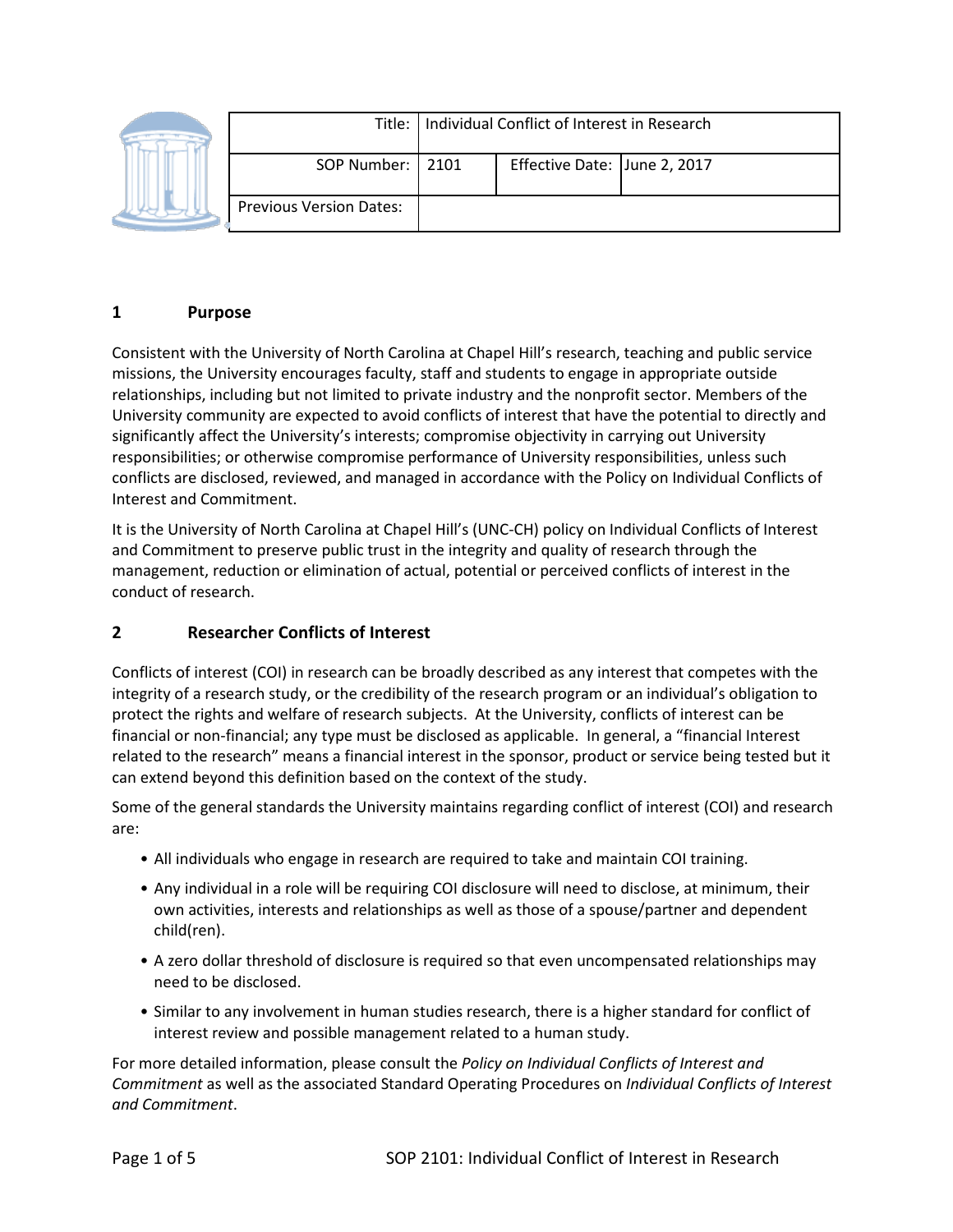For human studies, in the event the conflict of interest cannot be effectively managed to its satisfaction, the IRB retains the authority to disapprove the research. When the financial interest is directly related to the human subjects' research and may be substantially affected by it, the risk is greatest and the bar must be high.

# **3 Conflict of Interest Procedures**

### **3.1 COI Disclosure**

The IRB application requires certain key members of the study team who will be involved in the design, conduct or reporting of the human study to file Conflict of Interest (COI) disclosures. These individuals are required to disclose based on their role on the study, which are reflective of their institutional duties.

Disclosure requirements apply to any researchers and research staff who are subject to UNC-CH policies. Personnel subject to their home institution's COI policies (e.g., EPA, other universities) are not required to submit separate disclosures through the UNC-CH COI Program. Non-UNC study personnel are required to submit documentation of compliance with their home institution's COI policies for their work on the IRB study. Non-UNC study personnel who are not covered by a home institution's policies are expected to comply with UNC-CH policies related to research.

#### **3.2 University review coordination with IRB**

When a principal investigator initially submits a human subjects research study to the IRB for review, the electronic system automatically creates Conflict of Interest (COI) disclosures in the Activities, Relationships and Interests system (air.unc.edu) for all applicable persons named on a human subjects research study. These persons are notified immediately by email of the requirement to complete the COI disclosure.

Upon completion of a disclosure by the applicable research personnel, the COI system programmatically evaluates that disclosure for a potential COI. If a potential COI is identified by the system, the disclosure if flagged for review and routed to the COI Program office.

All specified personnel needing COI disclosure named on a human subjects research study are required to update their disclosures at least annually in conjunction with the annual renewal, or if newly added to the human study or if there is an additional sponsor. Individuals can also self-submit a disclosure through the electronic system to indicate any change in an external activity, interest or relationship and are required to submit if there is change in an interest or relationships within thirty (30) days.

When the COI Program receives a COI disclosure disclosing a potential conflict of interest in the human studies research, the staff at COI Program conducts a preliminary review and provides appropriate information to the applicable school conflict of interest committee chair(s) in accordance with its standard process. For further details, please see *Standard Operating Procedures for Individual Conflicts of Interest*.

In the case of human subject research, the UNC-CH IRB is also informed automatically through the electronic system of a pending conflict undergoing review for a particular individual. In the case of complex review, an IRB Chair and/or Analyst may be invited to attend a COI Committee meeting to partake in the analysis.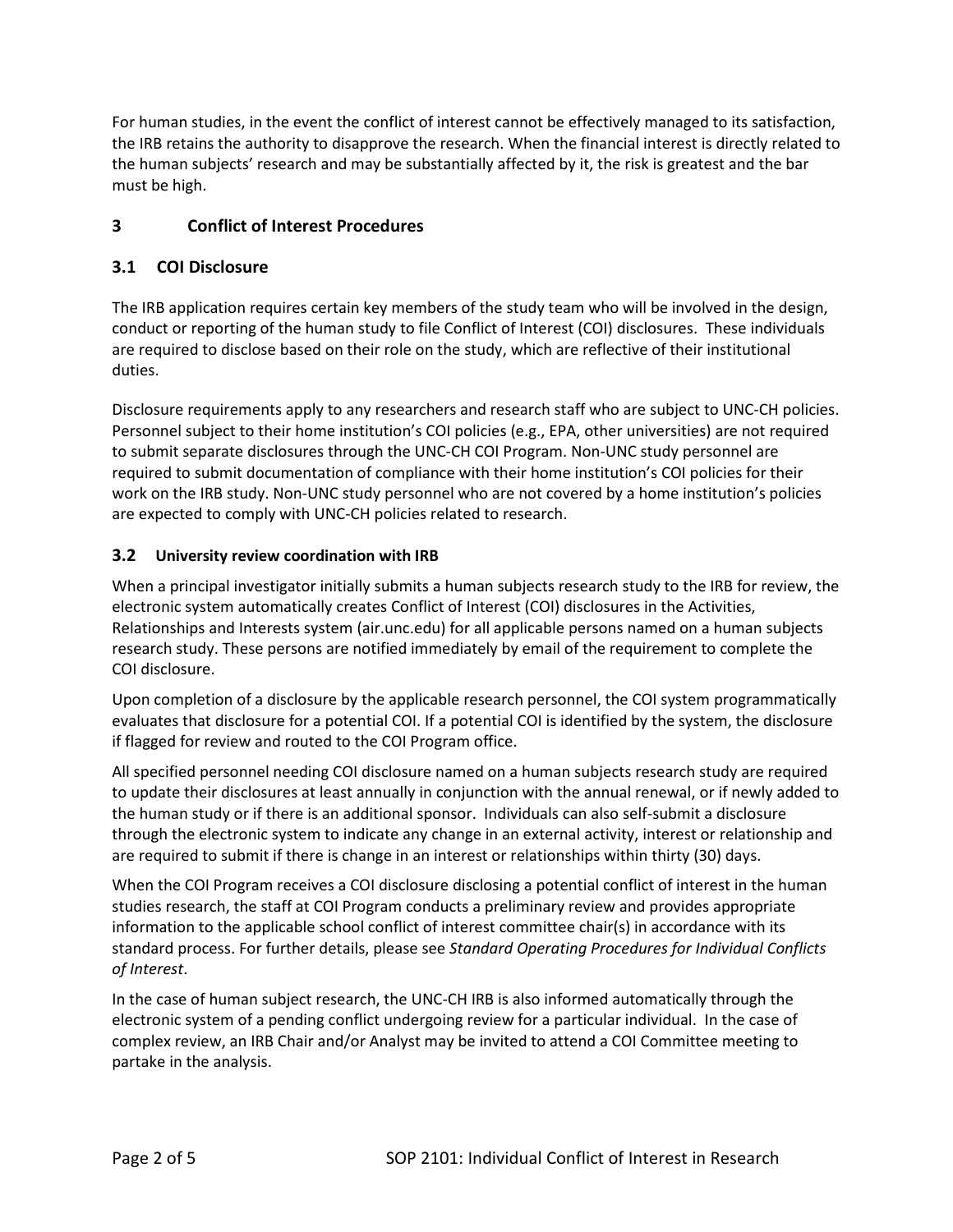The applicable University conflict of interest review chair and/or committee provides to the IRB any written determination of the conflict of interest and its resolution, including any conditions or management plans that are put in place regarding the conflict(s) for the specific human subjects research study. These details are automatically visible to the IRB through the electronic system for each human research study.

Approval of a conflict of interest and its associated management plan by a University Conflict of Interest Chair and/or Committee does not obligate an IRB to approve an individual's involvement in a proposed human subjects research activity. The UNC Chapel Hill IRB retains the final approval and authority as to whether human subjects research may in fact proceed.

If the COI Committee has not completed its review, the IRB will not issue its approval for the research study or will prohibit participation by the researcher with a potential COI until the COI Committee review process is completed and the results are made available to the IRB for its consideration.

#### **3.2 Evaluation of COI**

The University's Policy on *Conflicts of Interest and Commitment* includes a rebuttable presumption that an investigator may not conduct human subjects' research that is related to a financial interest of the investigator (or immediate family) except in compelling circumstances.

Compelling circumstances are those facts that convince the reviewer that a covered individual who has a financial interest should be permitted to conduct human subjects' research, taking into account the following factors:

- The nature of the research,
- The nature and magnitude of the financial interest
- How closely the financial interest is related to the research
- The extent to which the interest may be affected by the research
- The degree of risk to the human subjects involved that is inherent in the research protocol
- The extent to which the investigator is uniquely qualified to perform a research study with important public benefit
- The extent to which the interest is amenable to effective oversight and management.

The applicable COI Chair and/or Committee takes into these criteria into account when reviewing any disclosed conflict of interest in the context of the human study. The COI Chair or Committee considers the following factors into their review:

- How the research is supported or financed,
- The nature and extent of the conflict,
- The role and responsibilities of the conflicted individual in the design, conduct, and reporting of the research, and
- The ability of the conflicted individual to influence the outcome of the research.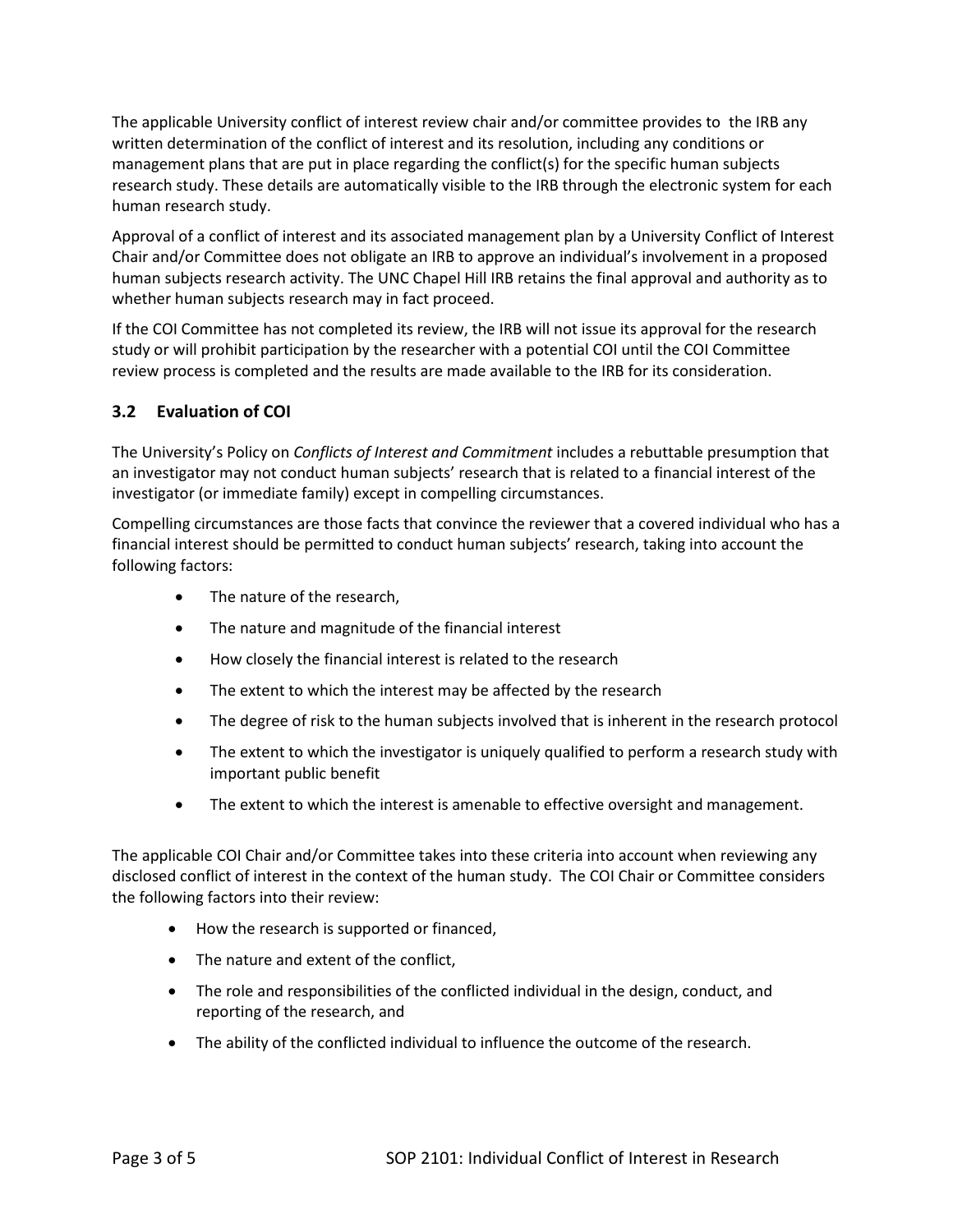The IRB has final authority to determine whether the research, the COI, and the related management plan, if any, allow the research to be approved.

## **3.4 Management of COI**

With regard to the human study specific management determined by the applicable COI Chair or Committee, the IRB shall either accept or indicate changes to strengthen it. The IRB can require additional measures to manage a COI so that the research may be approved. However, the IRB cannot weaken a managed plan determined by a COI Chair or Committee.

Standard examples of items that can be included in a human study specific management plan from a COI Chair or Committee include:

- Disclosure of the COI to subjects through the consent process
- Modification of the research plan or safety monitoring plan
- Monitoring of research by a third party
- Disqualification of the conflicted party from participation in all or a portion of the research such as consenting, Adverse Event determination or data analysis
- Appointment of a non-conflicted PI
- Divestiture of significant financial interests or maintenance below a certain threshold in order to participate as the principal investigator
- Severance of relationships that create actual or potential conflicts

The IRB may also add any one of these standard elements to the management plan or decide upon additional restrictions to a conflicted individual's involvement in the proposed human study research.

The IRB will review the COI and associated management plan to determine whether:

- The COI affects the rights or welfare of research subjects,
- The COI might adversely affect the integrity or credibility of the research or the research program, and
- The management plan effectively protects research subjects and the integrity and credibility of the research and the research program

The IRB will convey any additional requirements for the human subject specific management plan to the COI Program for conveyance to the applicable COI Chair and/or Committee.

Monitoring of any conflicts and adherence to a management plan is maintained by the COI Program in conjunction with the applicable COI Committee and/or Dean of the School. For further information please see Standard Operating Procedures for *Individual Conflicts of Interest*. The OHRE monitors adherence of the human subject specific plan including such items as disclosure text in the informed consent and maintenance of study specific roles. If any items arise through a monitoring process which may have implications for any human study, the COI Program notifies the OHRE of the changed circumstance so that additional review can occur, if applicable.

#### **3.5 Coordination with Other IRBs**

If an investigator is participating in a multi-center trial and has been allowed to conduct human subjects research while possessing a financial or personal interest, that fact should be made known to the PI or